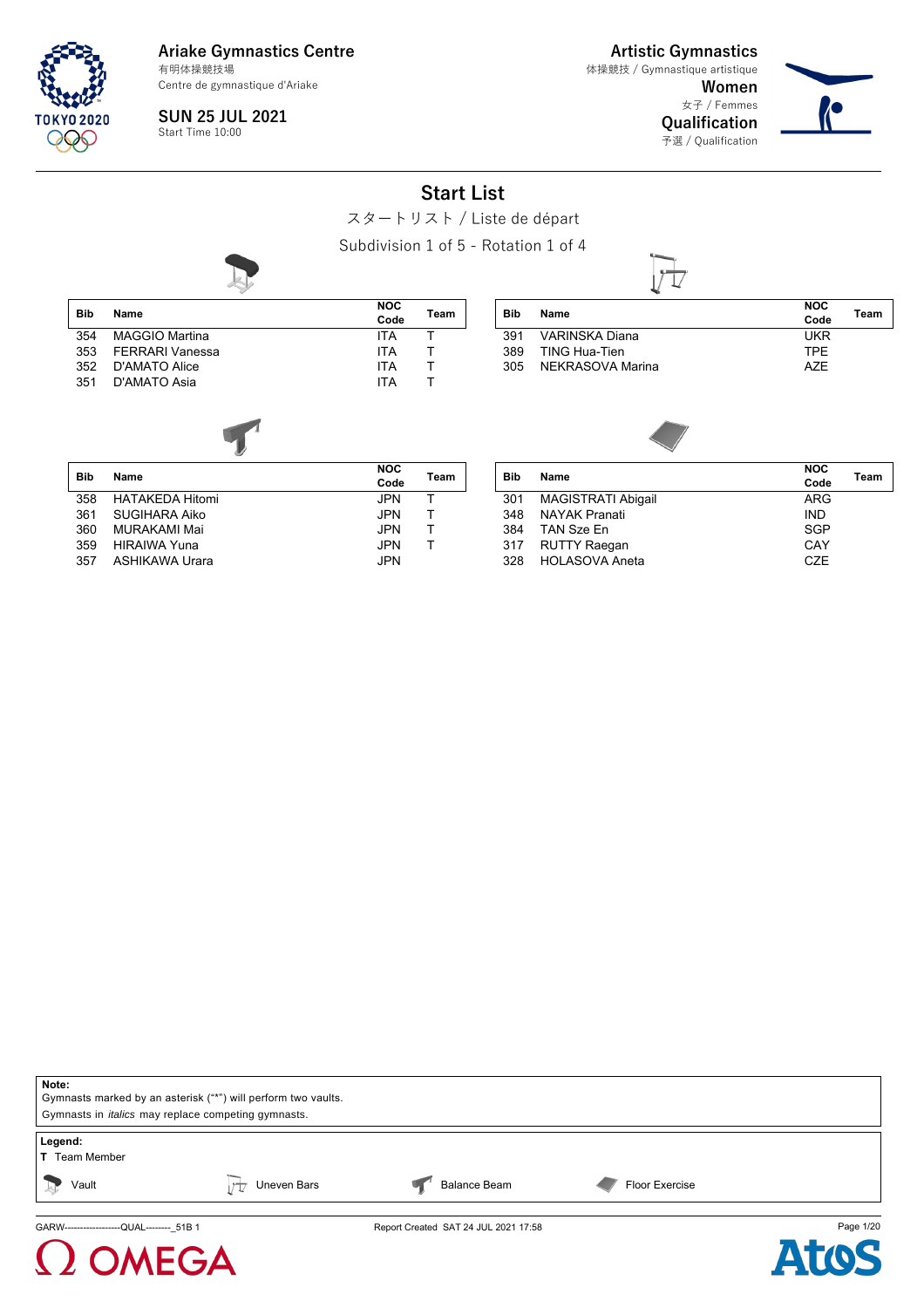

**Artistic Gymnastics** 体操競技 / Gymnastique artistique

**Women** 女子 / Femmes **Qualification**

予選 / Qualification



**SUN 25 JUL 2021** Start Time 10:25

**Start List**

スタートリスト / Liste de départ

Subdivision 1 of 5 - Rotation 2 of 4



| Note:                                                         |                                                            |                                      |                |           |  |  |  |  |
|---------------------------------------------------------------|------------------------------------------------------------|--------------------------------------|----------------|-----------|--|--|--|--|
| Gymnasts marked by an asterisk ("*") will perform two vaults. |                                                            |                                      |                |           |  |  |  |  |
|                                                               | Gymnasts in <i>italics</i> may replace competing gymnasts. |                                      |                |           |  |  |  |  |
|                                                               |                                                            |                                      |                |           |  |  |  |  |
| Legend:                                                       |                                                            |                                      |                |           |  |  |  |  |
| <b>T</b> Team Member                                          |                                                            |                                      |                |           |  |  |  |  |
| Vault<br>$\frac{1}{2}$                                        | Uneven Bars                                                | <b>Balance Beam</b>                  | Floor Exercise |           |  |  |  |  |
| GARW-------------------QUAL-------- 51B 1                     |                                                            | Report Created SAT 24 JUL 2021 17:58 |                | Page 2/20 |  |  |  |  |



 $\Omega$  OMEGA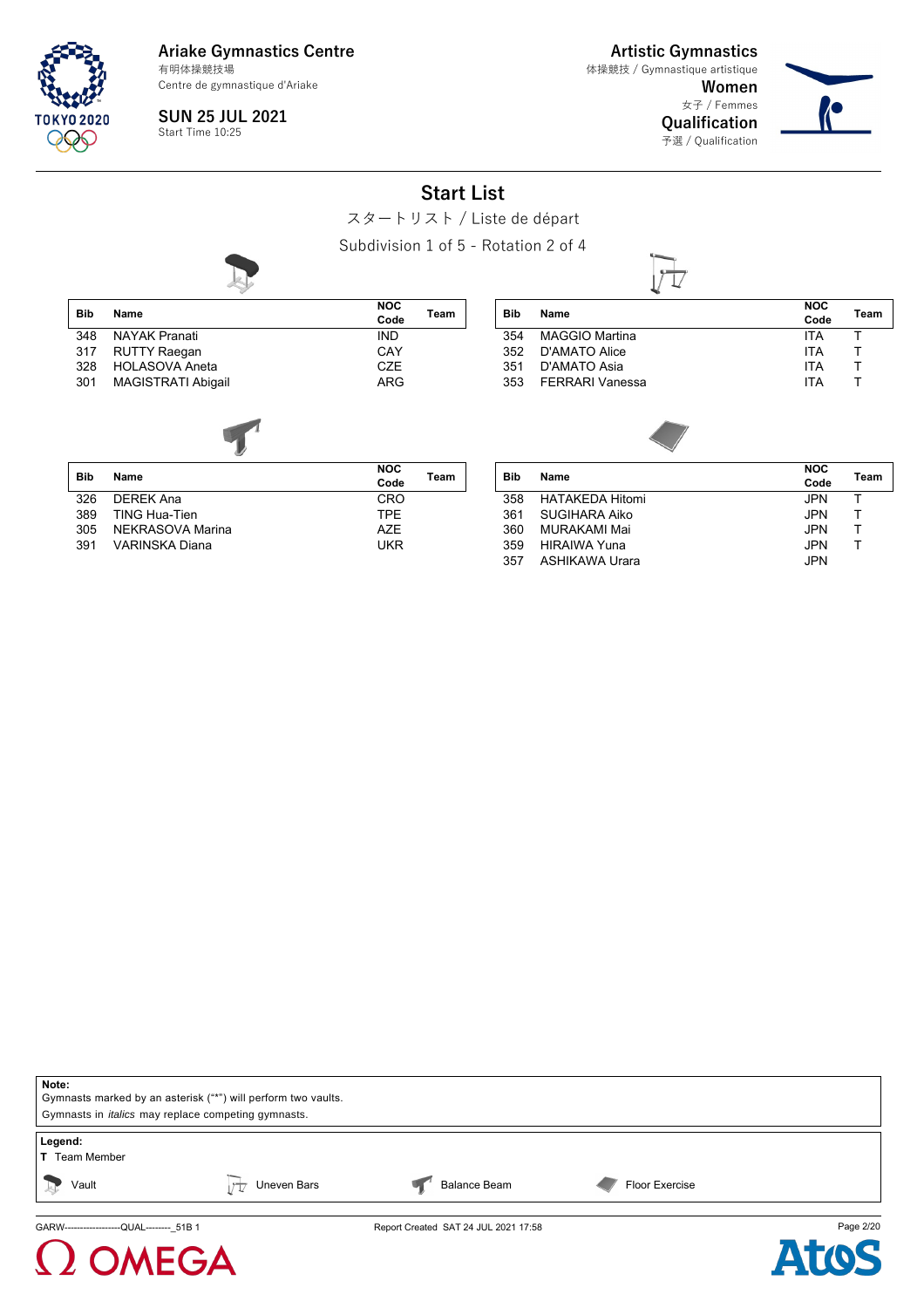

**Artistic Gymnastics** 体操競技 / Gymnastique artistique

> **Women** 女子 / Femmes **Qualification**

> > 予選 / Qualification



**SUN 25 JUL 2021** Start Time 10:50

**Start List**

スタートリスト / Liste de départ

Subdivision 1 of 5 - Rotation 3 of 4





### **NEGA**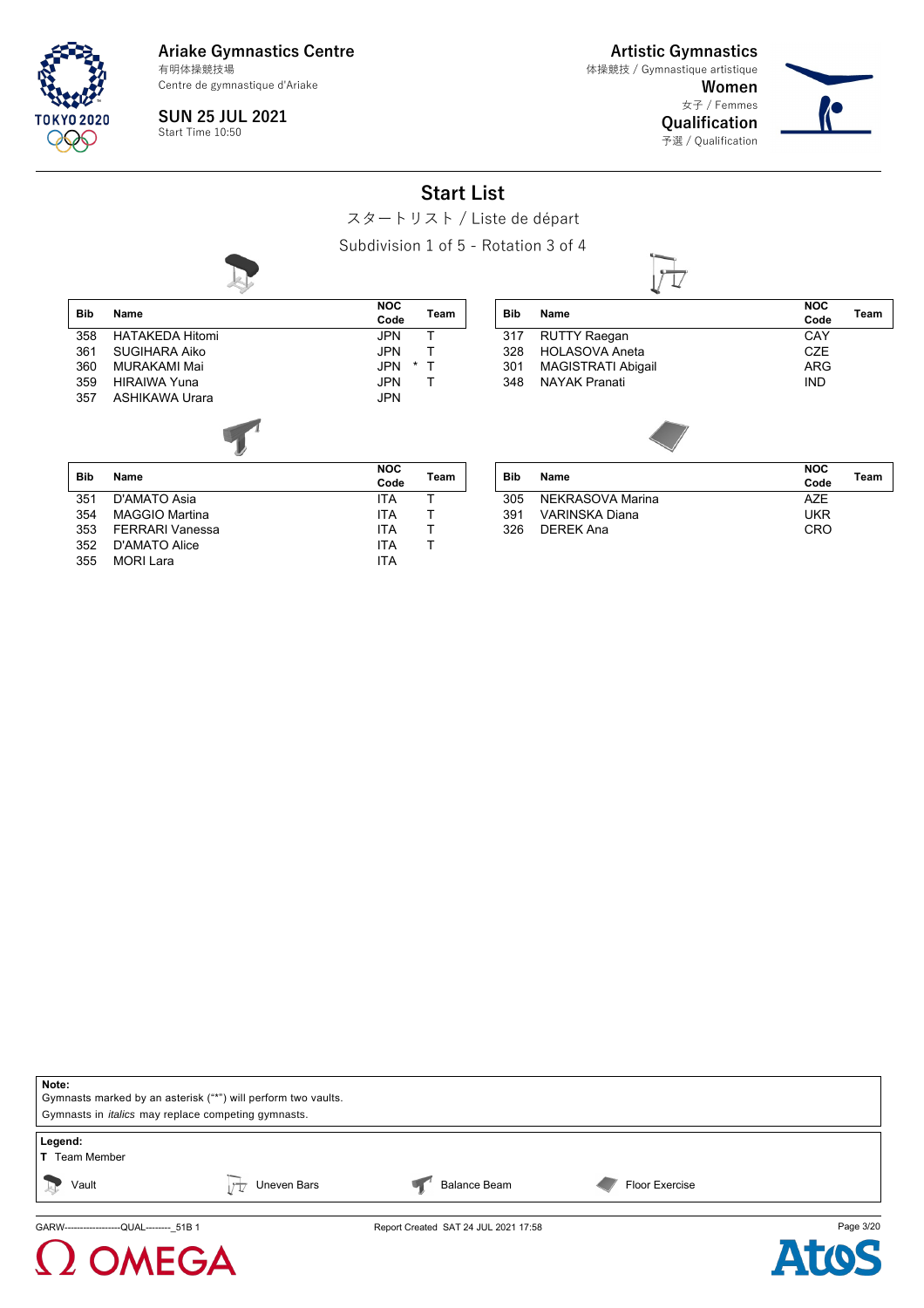

 $\Omega$  OMEGA

**Ariake Gymnastics Centre** Centre de gymnastique d'Ariake 有明体操競技場

**Artistic Gymnastics** 体操競技 / Gymnastique artistique

> **Women** 女子 / Femmes

**Qualification** 予選 / Qualification



**SUN 25 JUL 2021** Start Time 11:15

**Start List**

スタートリスト / Liste de départ

Subdivision 1 of 5 - Rotation 4 of 4



| Note:                                                         |             |                                      |                       |           |
|---------------------------------------------------------------|-------------|--------------------------------------|-----------------------|-----------|
| Gymnasts marked by an asterisk ("*") will perform two vaults. |             |                                      |                       |           |
| Gymnasts in <i>italics</i> may replace competing gymnasts.    |             |                                      |                       |           |
| Legend:<br><b>T</b> Team Member                               |             |                                      |                       |           |
| Vault<br>$\rightsquigarrow$                                   | Uneven Bars | <b>Balance Beam</b>                  | <b>Floor Exercise</b> |           |
| GARW-------------------QUAL-------- 51B 1                     |             | Report Created SAT 24 JUL 2021 17:58 |                       | Page 4/20 |

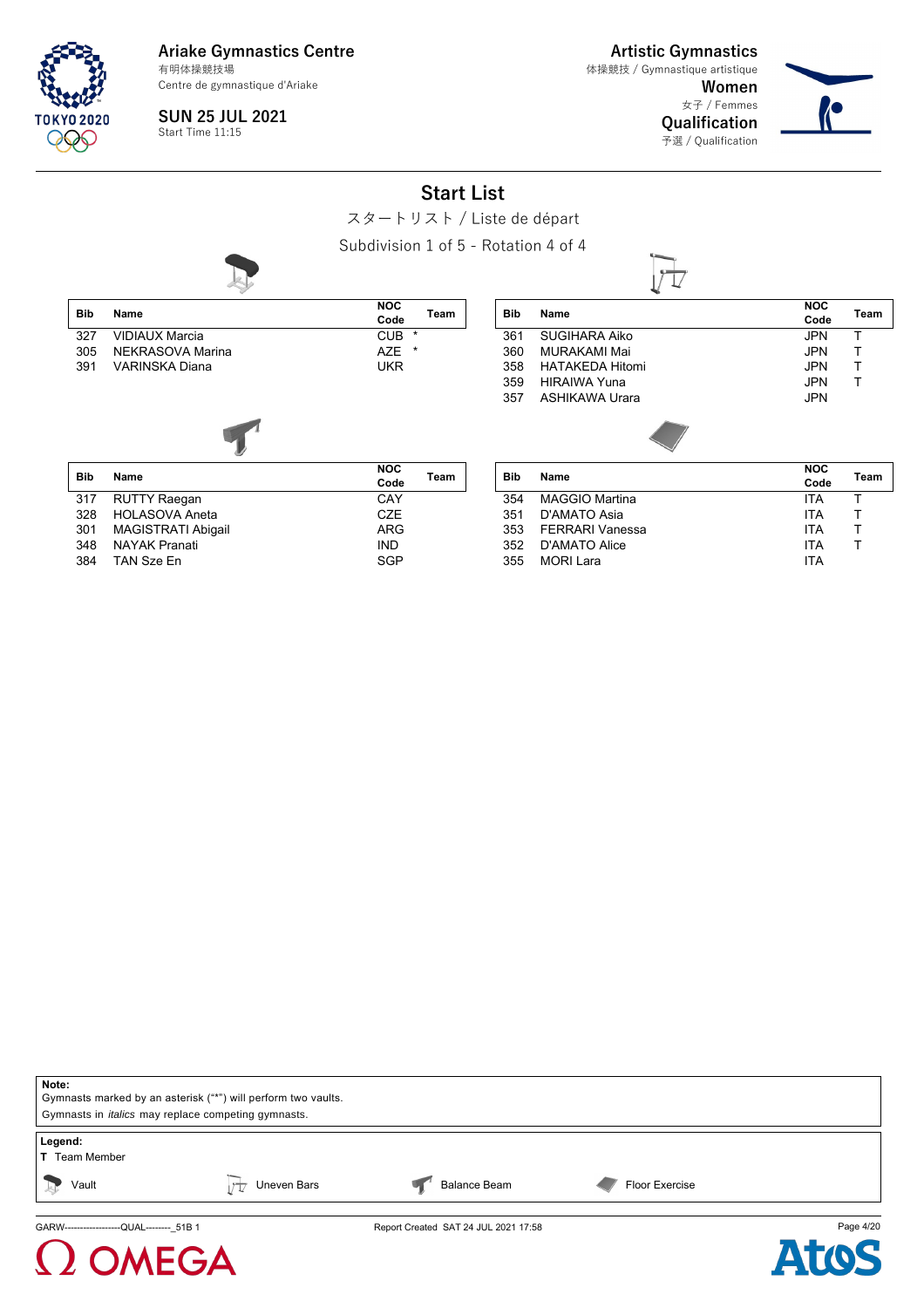**TOKYO 2020** 995

**Ariake Gymnastics Centre** Centre de gymnastique d'Ariake 有明体操競技場

**SUN 25 JUL 2021** Start Time 11:55

**Artistic Gymnastics** 体操競技 / Gymnastique artistique

> **Women** 女子 / Femmes **Qualification**

予選 / Qualification



**Start List**

スタートリスト / Liste de départ

Subdivision 2 of 5 - Rotation 1 of 4



|     |                    | <u>UUNU II UIU II E UI I</u> |      |
|-----|--------------------|------------------------------|------|
| Bib | Name               | <b>NOC</b><br>Code           | Team |
| 323 | <b>TANG Xijing</b> | <b>CHN</b>                   |      |
| 322 | OU Yushan          | <b>CHN</b>                   |      |
| 324 | ZHANG Jin          | <b>CHN</b>                   |      |
| 321 | LU Yufei           | <b>CHN</b>                   |      |

| Bib | Name                     | <b>NOC</b><br>Code | Team |
|-----|--------------------------|--------------------|------|
| 340 | <b>GADIROVA Jessica</b>  | <b>GBR</b>         |      |
|     | 341 KINSELLA Alice       | GBR                |      |
| 342 | <b>MORGAN Amelie</b>     | GBR                |      |
| 339 | <b>GADIROVA Jennifer</b> | <b>GBR</b>         |      |
|     |                          |                    |      |



| <b>Bib</b> | Name                               | <b>NOC</b><br>Code | Team |
|------------|------------------------------------|--------------------|------|
| 376        | DARIES Naveen                      | <b>RSA</b>         |      |
| 377        | ROOSKRANTZ Caitlin                 | <b>RSA</b>         |      |
| 349        | RYAN Megan                         | IRL                |      |
| 304        | <b>HAFMMFRI F Flisa</b>            | <b>AUT</b>         |      |
| 385        | ELPITIYA BADALGE DONA Milka Gehani | SRI                |      |

| Bib | Name                        | <b>NOC</b> | Team |  |
|-----|-----------------------------|------------|------|--|
|     |                             | Code       |      |  |
| 383 | URAZOVA Vladislava          | <b>ROC</b> |      |  |
| 381 | LISTUNOVA Viktorija         | <b>ROC</b> |      |  |
| 382 | <b>MELNIKOVA Angelina</b>   | <b>ROC</b> |      |  |
| 378 | <b>AKHAIMOVA Lilija</b>     | <b>ROC</b> |      |  |
| 379 | <b>GERASIMOVA Elena</b>     | <b>ROC</b> |      |  |
| 380 | <b>ILIANKOVA Anastasija</b> | <b>ROC</b> |      |  |
|     |                             |            |      |  |





### **MEGA**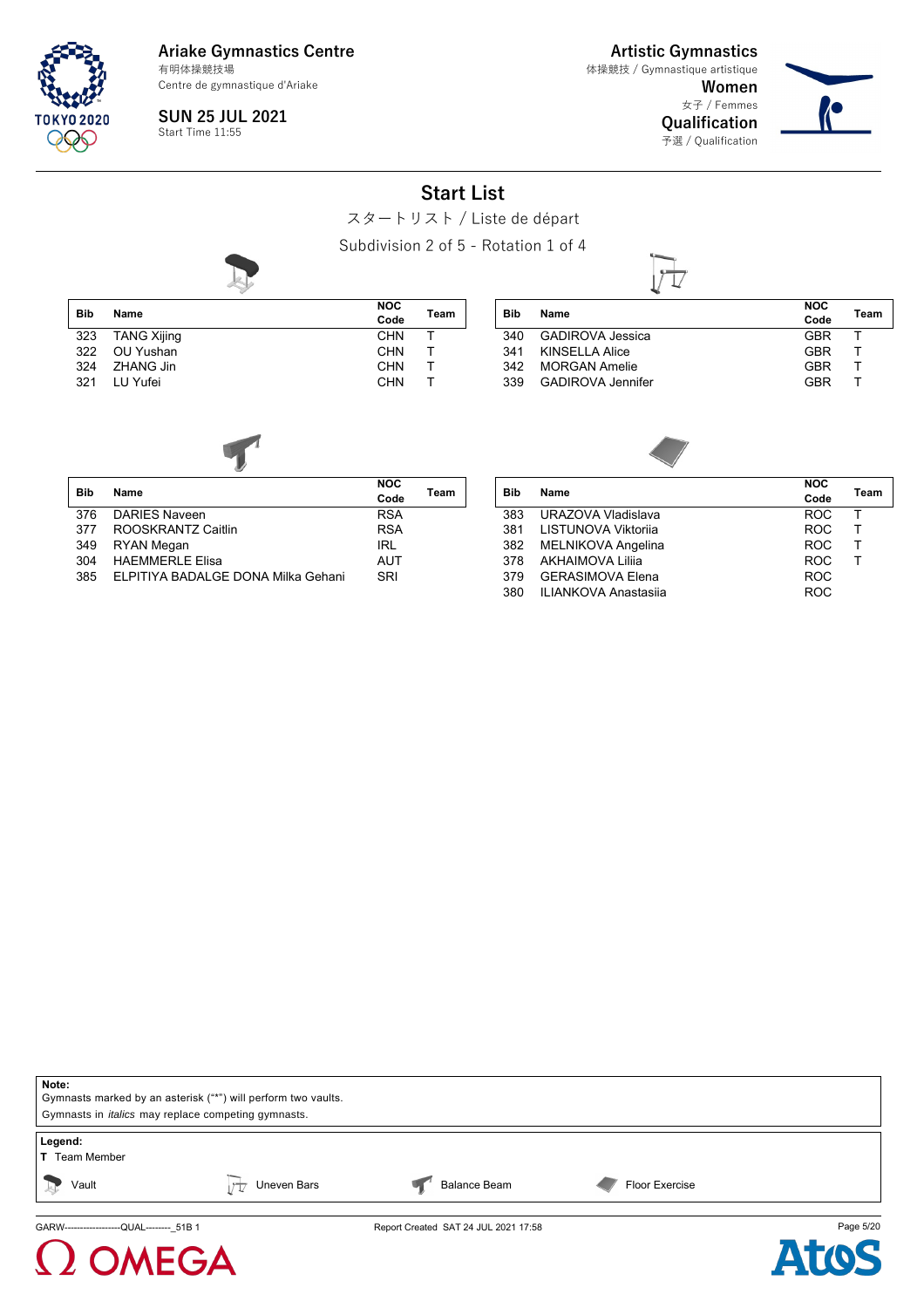

**Artistic Gymnastics** 体操競技 / Gymnastique artistique

**Women** 女子 / Femmes **Qualification**

T

予選 / Qualification



**NOC**

**Code Team**<br>
CHN **T** 

**SUN 25 JUL 2021** Start Time 12:20

**Start List**

スタートリスト / Liste de départ

Subdivision 2 of 5 - Rotation 2 of 4

| <b>Bib</b> | Name                        | <b>NOC</b><br>Code    | Team | Bib        | Name             |
|------------|-----------------------------|-----------------------|------|------------|------------------|
| 381        | LISTUNOVA Viktorija         | <b>ROC</b>            | т    | 324        | <b>ZHAN</b>      |
| 383        | URAZOVA Vladislava          | <b>ROC</b>            | т    | 323        | TANG             |
| 382        | <b>MELNIKOVA Angelina</b>   | ROC *                 | т    | 321        | LU Yı            |
| 378        | <b>AKHAIMOVA Lilija</b>     | <b>ROC</b><br>$\star$ | Т    | 322        | OU Y             |
| 379        | <b>GERASIMOVA Elena</b>     | <b>ROC</b>            |      | 319        | FAN <sup>'</sup> |
| 380        | <b>ILIANKOVA Anastasija</b> | <b>ROC</b>            |      |            |                  |
|            |                             |                       |      |            |                  |
| <b>Bib</b> | Name                        | <b>NOC</b><br>Code    | Team | <b>Bib</b> | <b>Name</b>      |
| 342        | <b>MORGAN Amelie</b>        | GBR                   | т    | 377        | ROO:             |
| 341        | <b>KINSELLA Alice</b>       | GBR                   | т    | 349        | <b>RYAN</b>      |
| 340        | <b>GADIROVA</b> Jessica     | GBR                   | т    | 304        | <b>HAEN</b>      |
| 339        | <b>GADIROVA Jennifer</b>    | <b>GBR</b>            |      | 385        | <b>ELPI</b>      |

| 324 | ZHANG Jin          |  | <b>CHN</b> |   |  |
|-----|--------------------|--|------------|---|--|
| 323 | <b>TANG Xijing</b> |  | <b>CHN</b> | т |  |
| 321 | LU Yufei           |  | <b>CHN</b> | т |  |
| 322 | OU Yushan          |  | <b>CHN</b> | Т |  |
| 319 | <b>FAN Yilin</b>   |  | <b>CHN</b> |   |  |
|     |                    |  |            |   |  |
|     |                    |  |            |   |  |

|                    | <b>NOC</b>                                                                   |      |
|--------------------|------------------------------------------------------------------------------|------|
|                    | Code                                                                         | Team |
| ROOSKRANTZ Caitlin | <b>RSA</b>                                                                   |      |
|                    | IRL                                                                          |      |
|                    | <b>AUT</b>                                                                   |      |
|                    | SRI                                                                          |      |
| DARIES Naveen      | <b>RSA</b>                                                                   |      |
|                    | Name<br>RYAN Megan<br>HAFMMFRI F Flisa<br>ELPITIYA BADALGE DONA Milka Gehani |      |

| Note:<br>Gymnasts marked by an asterisk ("*") will perform two vaults.<br>Gymnasts in <i>italics</i> may replace competing gymnasts. |             |                                      |                |           |  |  |  |
|--------------------------------------------------------------------------------------------------------------------------------------|-------------|--------------------------------------|----------------|-----------|--|--|--|
| Legend:<br><b>T</b> Team Member                                                                                                      |             |                                      |                |           |  |  |  |
| Vault<br>$\frac{1}{2}$                                                                                                               | Uneven Bars | <b>Balance Beam</b>                  | Floor Exercise |           |  |  |  |
| GARW--------------------QUAL-------- 51B 1                                                                                           |             | Report Created SAT 24 JUL 2021 17:58 |                | Page 6/20 |  |  |  |

# $\Omega$  OMEGA

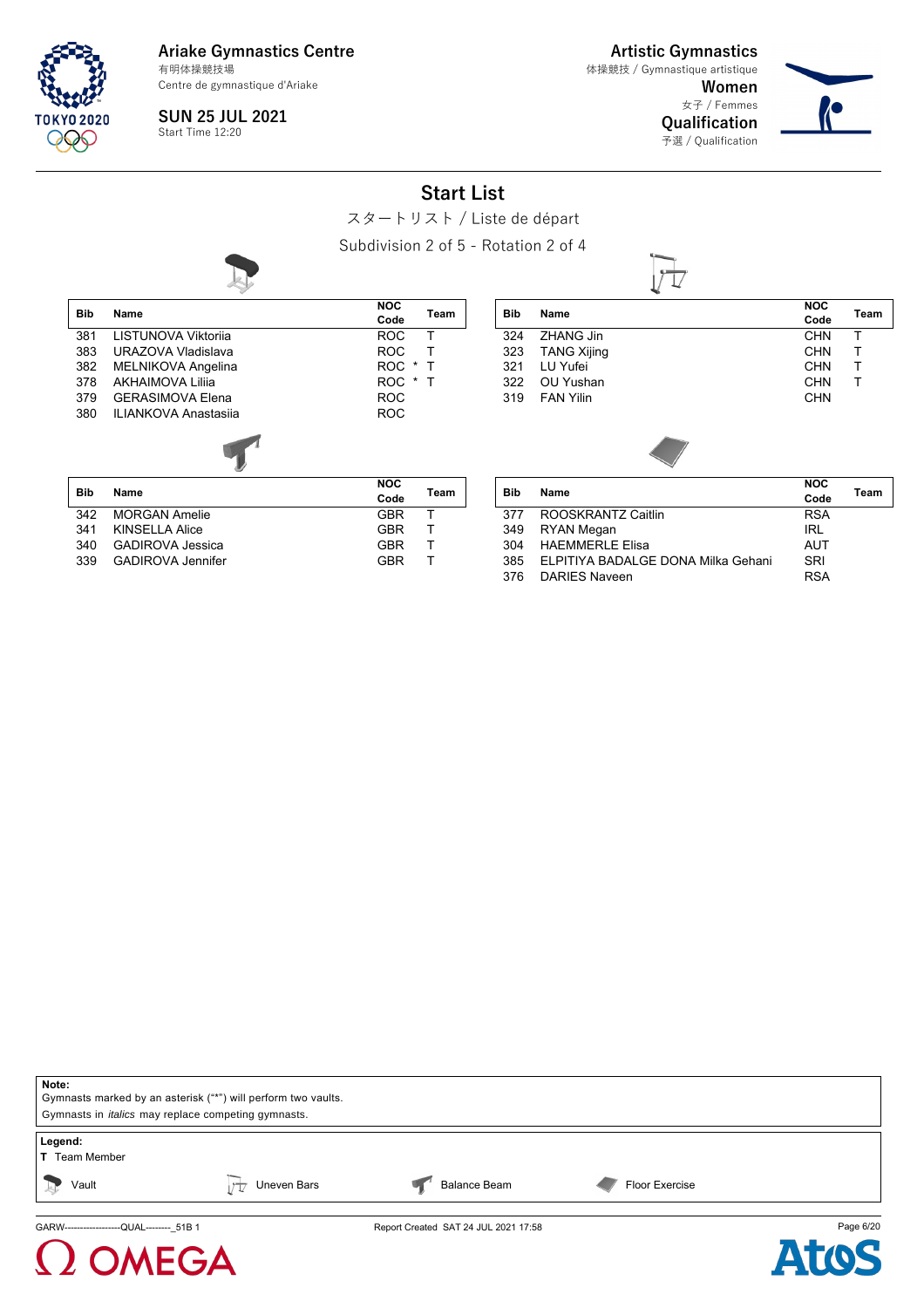

**Artistic Gymnastics** 体操競技 / Gymnastique artistique

**Women** 女子 / Femmes

 $|\tau|$ 

**Qualification** 予選 / Qualification



### **Start List**

スタートリスト / Liste de départ

Subdivision 2 of 5 - Rotation 3 of 4



**SUN 25 JUL 2021** Start Time 12:45

|            |                                    |                    |      |            | ́∾                          |                    |      |
|------------|------------------------------------|--------------------|------|------------|-----------------------------|--------------------|------|
| <b>Bib</b> | Name                               | <b>NOC</b><br>Code | Team | <b>Bib</b> | Name                        | <b>NOC</b><br>Code | Team |
| 349        | RYAN Megan                         | <b>IRL</b>         |      | 381        | LISTUNOVA Viktorija         | <b>ROC</b>         |      |
| 304        | <b>HAEMMERLE Elisa</b>             | <b>AUT</b>         |      | 382        | MELNIKOVA Angelina          | <b>ROC</b>         |      |
| 385        | ELPITIYA BADALGE DONA Milka Gehani | SRI                |      | 383        | URAZOVA Vladislava          | <b>ROC</b>         |      |
| 377        | ROOSKRANTZ Caitlin                 | <b>RSA</b>         |      | 378        | AKHAIMOVA Lilija            | <b>ROC</b>         |      |
| 376        | DARIES Naveen                      | RSA <sup>*</sup>   |      | 379        | <b>GERASIMOVA Elena</b>     | <b>ROC</b>         |      |
|            |                                    |                    |      | 380        | <b>ILIANKOVA Anastasija</b> | <b>ROC</b>         |      |
|            |                                    |                    |      |            |                             |                    |      |
| <b>Bib</b> | Name                               | <b>NOC</b><br>Code | Team | <b>Bib</b> | Name                        | <b>NOC</b><br>Code | Team |

|     |                      | voue       |  |
|-----|----------------------|------------|--|
| 324 | ZHANG Jin            | <b>CHN</b> |  |
|     | 323 TANG Xijing      | <b>CHN</b> |  |
| 321 | LU Yufei             | <b>CHN</b> |  |
|     | 322 OU Yushan        | <b>CHN</b> |  |
| 320 | <b>GUAN Chenchen</b> | <b>CHN</b> |  |

| <b>Bib</b> | Name                     | <b>NOC</b> | Team |
|------------|--------------------------|------------|------|
|            |                          | Code       |      |
| 342        | <b>MORGAN Amelie</b>     | <b>GBR</b> |      |
| 341        | KINSELLA Alice           | <b>GBR</b> |      |
| 339        | <b>GADIROVA Jennifer</b> | <b>GBR</b> |      |
| 340        | <b>GADIROVA Jessica</b>  | GBR        |      |





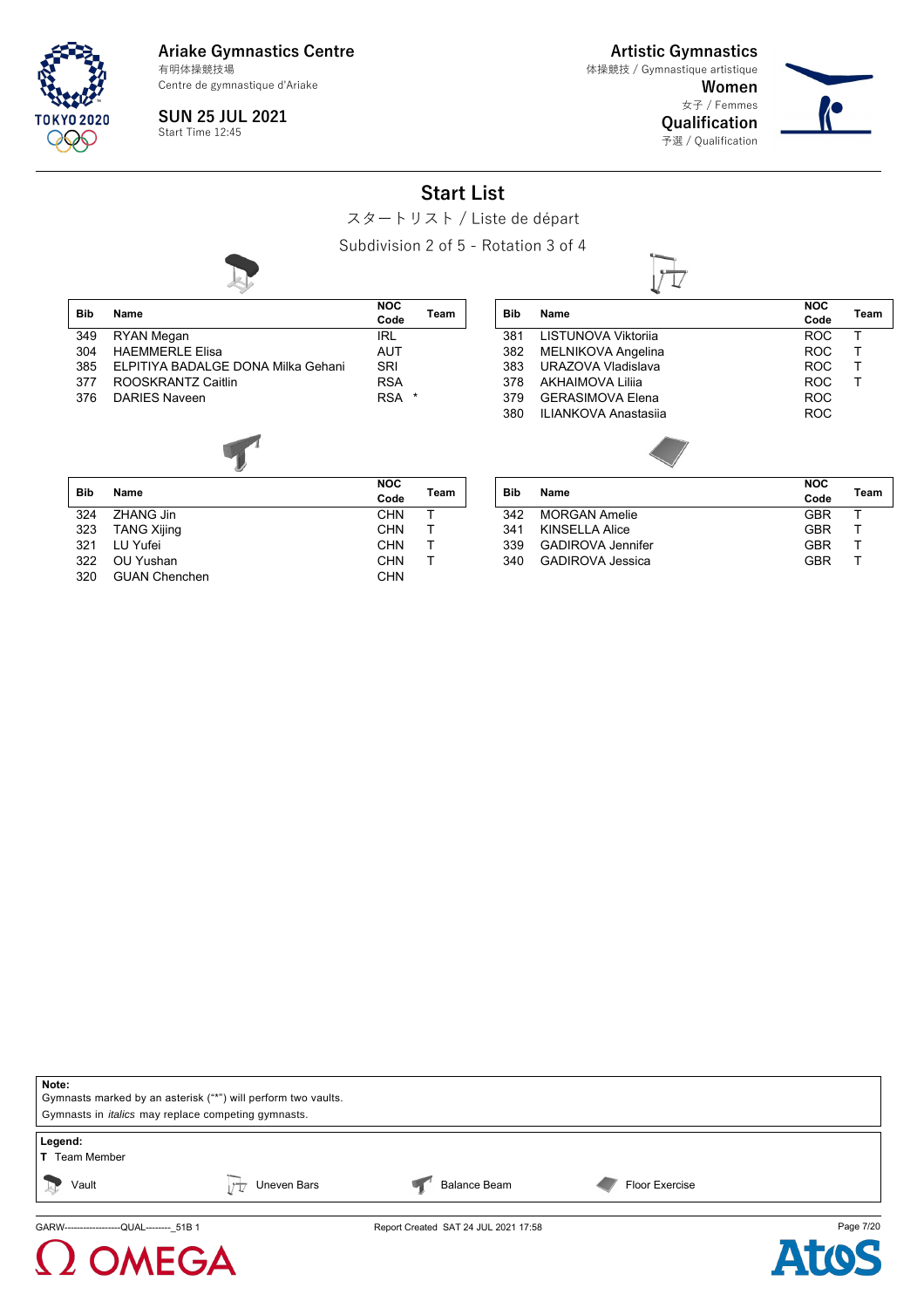

**Ariake Gymnastics Centre** 有明体操競技場

Centre de gymnastique d'Ariake

**SUN 25 JUL 2021** Start Time 13:10

**Artistic Gymnastics** 体操競技 / Gymnastique artistique

> **Women** 女子 / Femmes **Qualification**

予選 / Qualification



### **Start List**

スタートリスト / Liste de départ

Subdivision 2 of 5 - Rotation 4 of 4

L



|     |                          | <b>NOC</b> |   |
|-----|--------------------------|------------|---|
| Bib | Name                     | Code       | т |
|     | 342 MORGAN Amelie        | <b>GBR</b> |   |
| 341 | KINSELLA Alice           | <b>GBR</b> |   |
| 340 | GADIROVA Jessica         | GBR *      | ா |
| 339 | <b>GADIROVA Jennifer</b> | <b>GBR</b> |   |
|     |                          |            |   |

| NOC<br>Code |   | Team |
|-------------|---|------|
| GBR         |   | f    |
| GBR         |   | т    |
| GBR         | * | л.   |
| GBR         |   |      |

| Name                               | <b>NOC</b><br>Code | Team |
|------------------------------------|--------------------|------|
| <b>HAEMMERLE Elisa</b>             | <b>AUT</b>         |      |
| ELPITIYA BADALGE DONA Milka Gehani | SRI                |      |
| DARIES Naveen                      | <b>RSA</b>         |      |
| ROOSKRANTZ Caitlin                 | <b>RSA</b>         |      |
| <b>RYAN Megan</b>                  | <b>IRL</b>         |      |
|                                    |                    |      |



| Bib | Name                        | <b>NOC</b> | Team |
|-----|-----------------------------|------------|------|
|     |                             | Code       |      |
| 383 | URAZOVA Vladislava          | <b>ROC</b> | т    |
| 382 | MELNIKOVA Angelina          | <b>ROC</b> | т    |
| 381 | LISTUNOVA Viktorija         | <b>ROC</b> | т    |
| 378 | <b>AKHAIMOVA Lilija</b>     | <b>ROC</b> |      |
| 379 | <b>GERASIMOVA Elena</b>     | <b>ROC</b> |      |
| 380 | <b>ILIANKOVA Anastasija</b> | <b>ROC</b> |      |
|     |                             |            |      |

**AEGA** 

| Name        | <b>NOC</b> | Team |
|-------------|------------|------|
|             |            |      |
| TANG Xijing | <b>CHN</b> |      |
| ZHANG Jin   | <b>CHN</b> |      |
| LU Yufei    | <b>CHN</b> |      |
| OU Yushan   | <b>CHN</b> |      |
|             |            | Code |



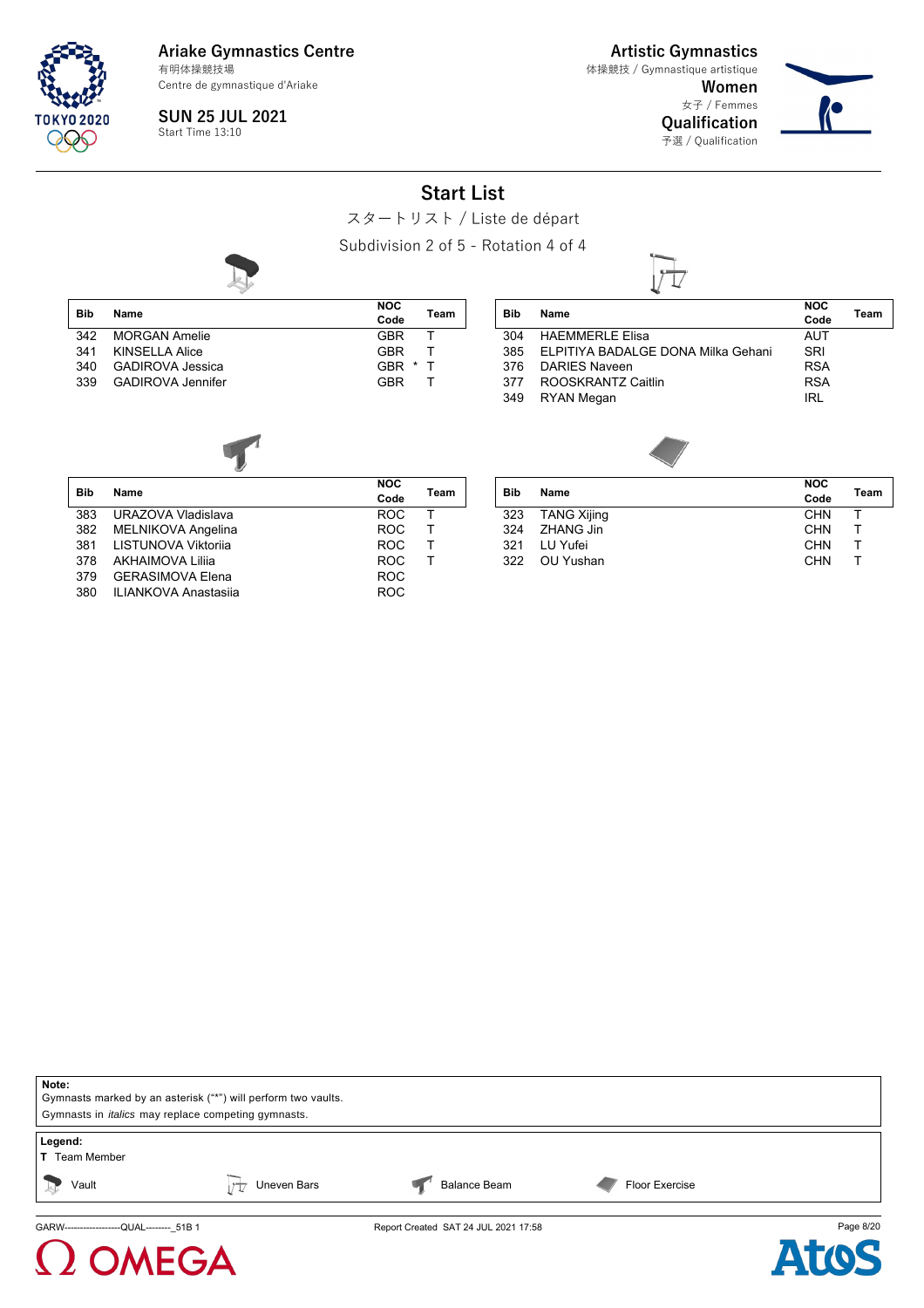

**Ariake Gymnastics Centre** 有明体操競技場

Centre de gymnastique d'Ariake

**SUN 25 JUL 2021** Start Time 15:10

**Artistic Gymnastics** 体操競技 / Gymnastique artistique

> **Women** 女子 / Femmes **Qualification**

予選 / Qualification



#### **Start List**

スタートリスト / Liste de départ

Subdivision 3 of 5 - Rotation 1 of 4

|            |                     | NOC        |         |      |
|------------|---------------------|------------|---------|------|
| <b>Bib</b> | Name                |            |         | Team |
|            |                     | Code       |         |      |
|            | 371 ORREGO Ariana   | <b>PFR</b> |         |      |
|            | 372 SASNAL Gabriela | POL        | $\star$ |      |
|            | 318 CASTRO Simona   | CHI        |         |      |
| 390        | SAVRANBASI Nazli    | <b>TUR</b> |         |      |

| Bib | Name                    | <b>NOC</b><br>Code | Team |
|-----|-------------------------|--------------------|------|
| 367 | van POL Vera            | <b>NFD</b>         |      |
|     | 366 THORSDOTTIR Eythora | NFD.               |      |
| 368 | WEVERS Sanne            | <b>NFD</b>         |      |
| 369 | <b>WEVERS Lieke</b>     | <b>NFD</b>         |      |
|     |                         |                    |      |



| <b>Bib</b> | Name                        | <b>NOC</b> | Team |
|------------|-----------------------------|------------|------|
|            |                             | Code       |      |
| 303        | <b>WHITEHEAD Emily</b>      | <b>AUS</b> |      |
| 302        | GODWIN Georgia              | <b>AUS</b> |      |
|            | 375 IORDACHE Larisa Andreea | <b>ROU</b> |      |
| 374        | HOLBURA Maria               | <b>ROU</b> |      |
| 373        | <b>MARTINS Filipa</b>       | <b>POR</b> |      |
|            | 387 MOKOSOVA Barbora        | <b>SVK</b> |      |
|            |                             |            |      |

| <b>Bib</b> | Name                   | <b>NOC</b><br>Code | Team |
|------------|------------------------|--------------------|------|
| 396        | Mc CALLUM Grace        | <b>USA</b>         |      |
| 395        | <b>LEE Sunisa</b>      | <b>USA</b>         |      |
| 394        | CHILES Jordan          | <b>USA</b>         | т    |
| 392        | <b>BILES Simone</b>    | <b>USA</b>         |      |
| 397        | <b>SKINNER Mykayla</b> | <b>USA</b>         |      |
| 393        | CAREY Jade             | <b>USA</b>         |      |
|            |                        |                    |      |



### **AEGA**

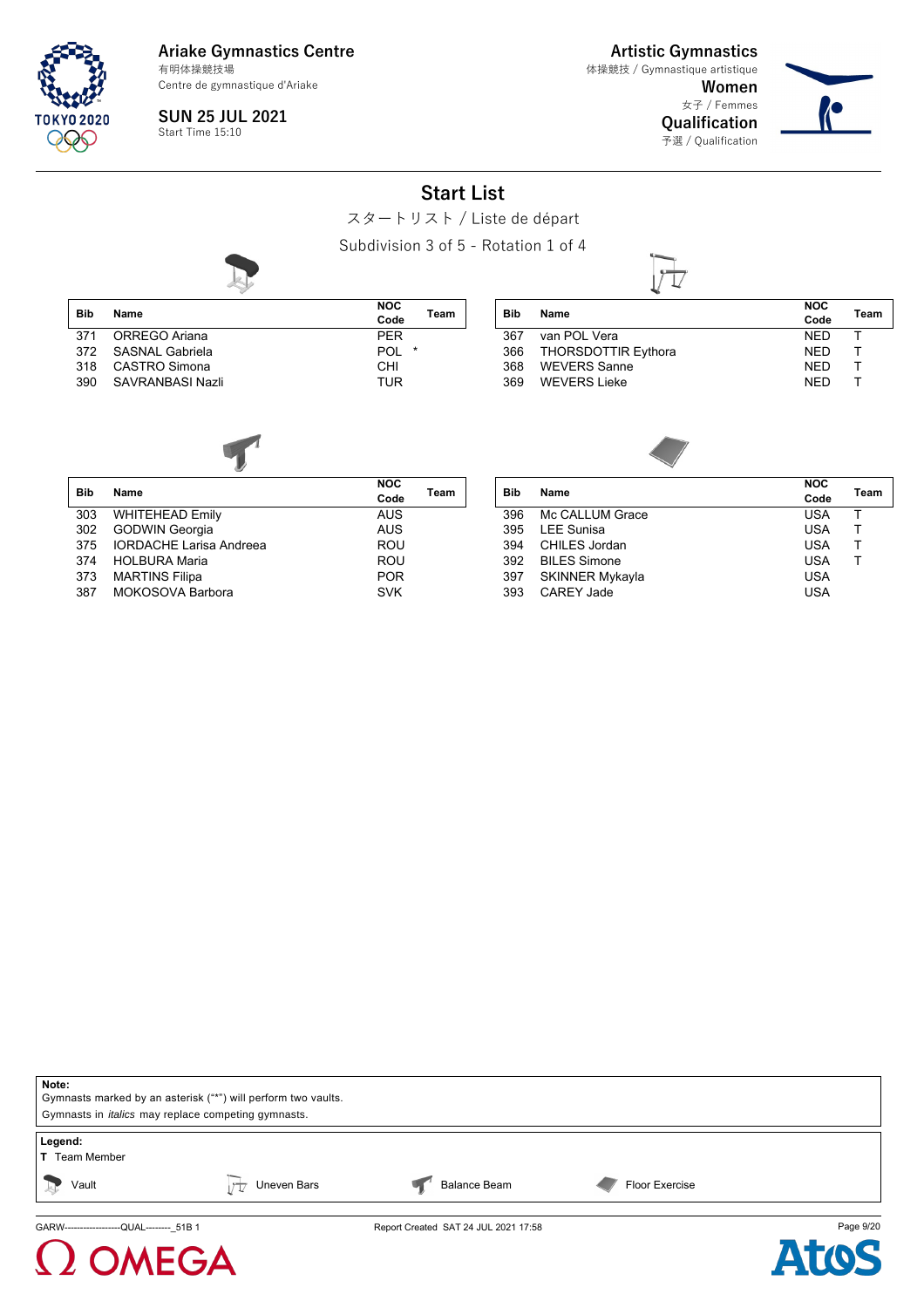**TOKYO 2020** 999

**Ariake Gymnastics Centre** Centre de gymnastique d'Ariake 有明体操競技場

**Artistic Gymnastics** 体操競技 / Gymnastique artistique

> **Women** 女子 / Femmes **Qualification**

> > 予選 / Qualification



**SUN 25 JUL 2021** Start Time 15:35

**Start List**

スタートリスト / Liste de départ

Subdivision 3 of 5 - Rotation 2 of 4



| <b>Bib</b> | Name                | <b>NOC</b><br>Code | Team |
|------------|---------------------|--------------------|------|
| 395        | <b>LEE Sunisa</b>   | <b>USA</b>         | т    |
| 396        | Mc CALLUM Grace     | <b>USA</b>         | т    |
| 394        | CHILES Jordan       | <b>USA</b>         | т    |
| 392        | <b>BILES Simone</b> | <b>USA</b><br>*    | Т    |
| 397        | SKINNER Mykayla     | <b>USA</b><br>*    |      |
| 393        | CARFY Jade          | <b>USA</b><br>*    |      |
|            |                     |                    |      |
| <b>Bib</b> | Name                | <b>NOC</b><br>Code | Team |

367 van POL Vera NED T 366 THORSDOTTIR Eythora NED T

368 WEVERS Sanne NED T

**WEVERS Lieke** 

|     | Name                    | <b>NOC</b> |      |
|-----|-------------------------|------------|------|
| Bib |                         | Code       | Team |
| 371 | ORREGO Ariana           | <b>PER</b> |      |
| 372 | SASNAL Gabriela         | <b>POL</b> |      |
| 318 | <b>CASTRO Simona</b>    | CHI        |      |
| 390 | <b>SAVRANBASI Nazli</b> | <b>TUR</b> |      |
| 356 | <b>FRANCIS Danusia</b>  | <b>JAM</b> |      |
|     |                         |            |      |
|     |                         |            |      |



| <b>Bib</b> | Name                    | <b>NOC</b> | Team |
|------------|-------------------------|------------|------|
|            |                         | Code       |      |
| 303        | WHITEHEAD Emily         | <b>AUS</b> |      |
| 374        | HOLBURA Maria           | <b>ROU</b> |      |
|            | 373 MARTINS Filipa      | <b>POR</b> |      |
| 387        | <b>MOKOSOVA Barbora</b> | <b>SVK</b> |      |
| 302        | GODWIN Georgia          | <b>AUS</b> |      |
|            |                         |            |      |





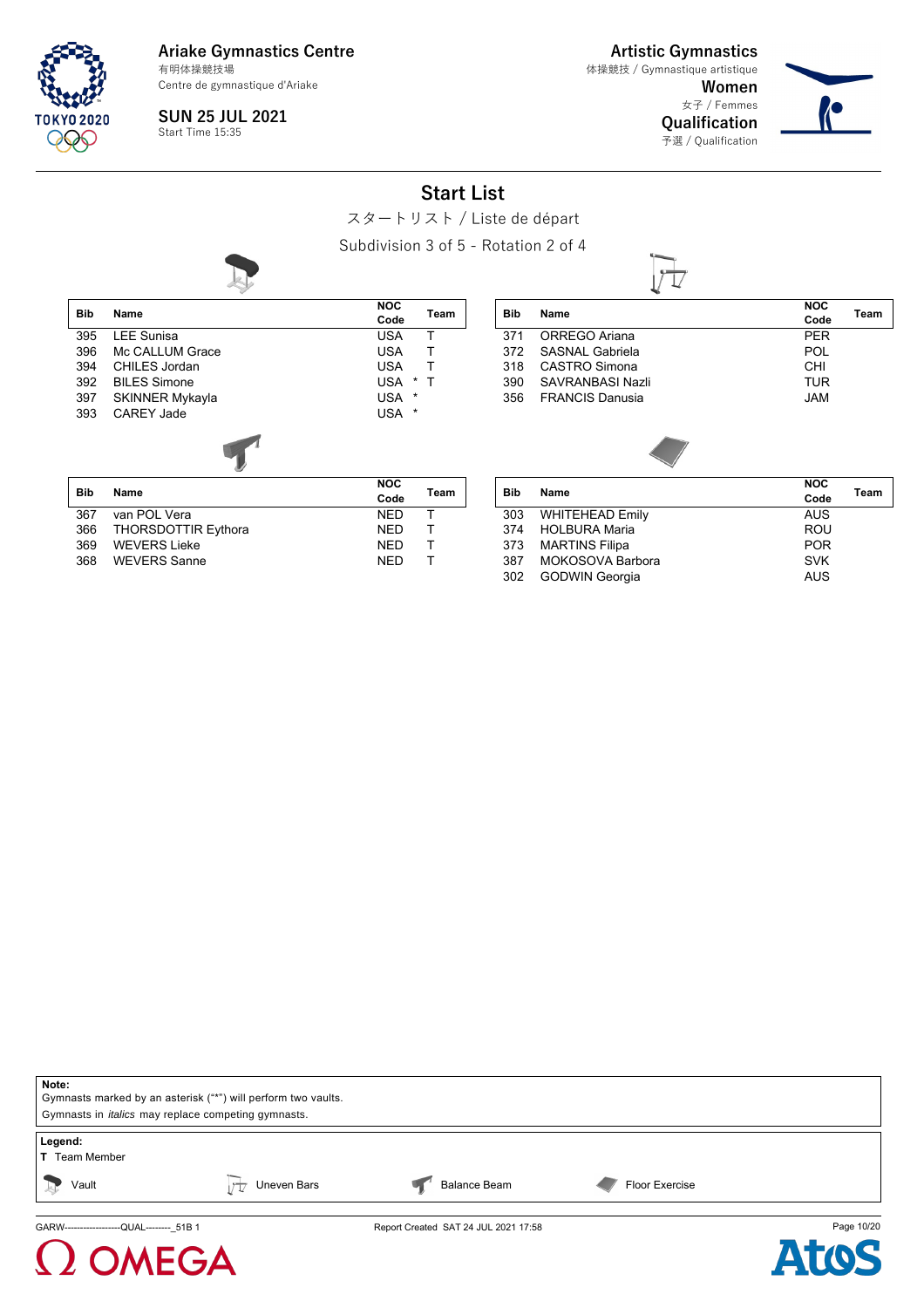

**Artistic Gymnastics**

**Women** 女子 / Femmes 体操競技 / Gymnastique artistique

> **Qualification** 予選 / Qualification



**NOC Code Team**

**SUN 25 JUL 2021** Start Time 16:00

**Start List**

スタートリスト / Liste de départ

Subdivision 3 of 5 - Rotation 3 of 4

**Bib Name**

CAREY Jade



| <b>Bib</b> | <b>Name</b>            | <b>NOC</b><br>Code | Team |
|------------|------------------------|--------------------|------|
| 374        | <b>HOLBURA Maria</b>   | ROU                |      |
| 373        | <b>MARTINS Filipa</b>  | <b>POR</b>         |      |
| 387        | MOKOSOVA Barbora       | <b>SVK</b>         |      |
| 302        | <b>GODWIN Georgia</b>  | AUS                |      |
| 303        | <b>WHITEHEAD Emily</b> | <b>AUS</b>         |      |
|            |                        |                    |      |
| <b>Bib</b> | Name                   | <b>NOC</b><br>Code | Team |

372 SASNAL Gabriela POL 318 CASTRO Simona CHI

371 ORREGO Ariana **PER** 

SAVRANBASI Nazli

| Bib | Name                       | <b>NOC</b> | Team |
|-----|----------------------------|------------|------|
|     |                            | Code       |      |
| 367 | van POL Vera               | <b>NED</b> |      |
| 369 | <b>WEVERS Lieke</b>        | <b>NED</b> |      |
| 366 | <b>THORSDOTTIR Eythora</b> | <b>NED</b> |      |
| 368 | <b>WEVERS</b> Sanne        | <b>NED</b> |      |

396 Mc CALLUM Grace USA T<br>394 CHILES Jordan USA T 394 CHILES Jordan USA T<br>392 BILES Simone USA T 392 BILES Simone USA T 395 LEE Sunisa USA T

397 SKINNER Mykayla **WALLAND CONTACT SKINNER Mykayla** 

| Note:<br>Gymnasts marked by an asterisk ("*") will perform two vaults. |                                                            |                                      |                |            |  |  |
|------------------------------------------------------------------------|------------------------------------------------------------|--------------------------------------|----------------|------------|--|--|
|                                                                        | Gymnasts in <i>italics</i> may replace competing gymnasts. |                                      |                |            |  |  |
| Legend:<br><b>T</b> Team Member                                        |                                                            |                                      |                |            |  |  |
| Vault<br>2Ş                                                            | Uneven Bars                                                | <b>Balance Beam</b>                  | Floor Exercise |            |  |  |
| GARW------------------QUAL-------- 51B 1                               |                                                            | Report Created SAT 24 JUL 2021 17:58 |                | Page 11/20 |  |  |





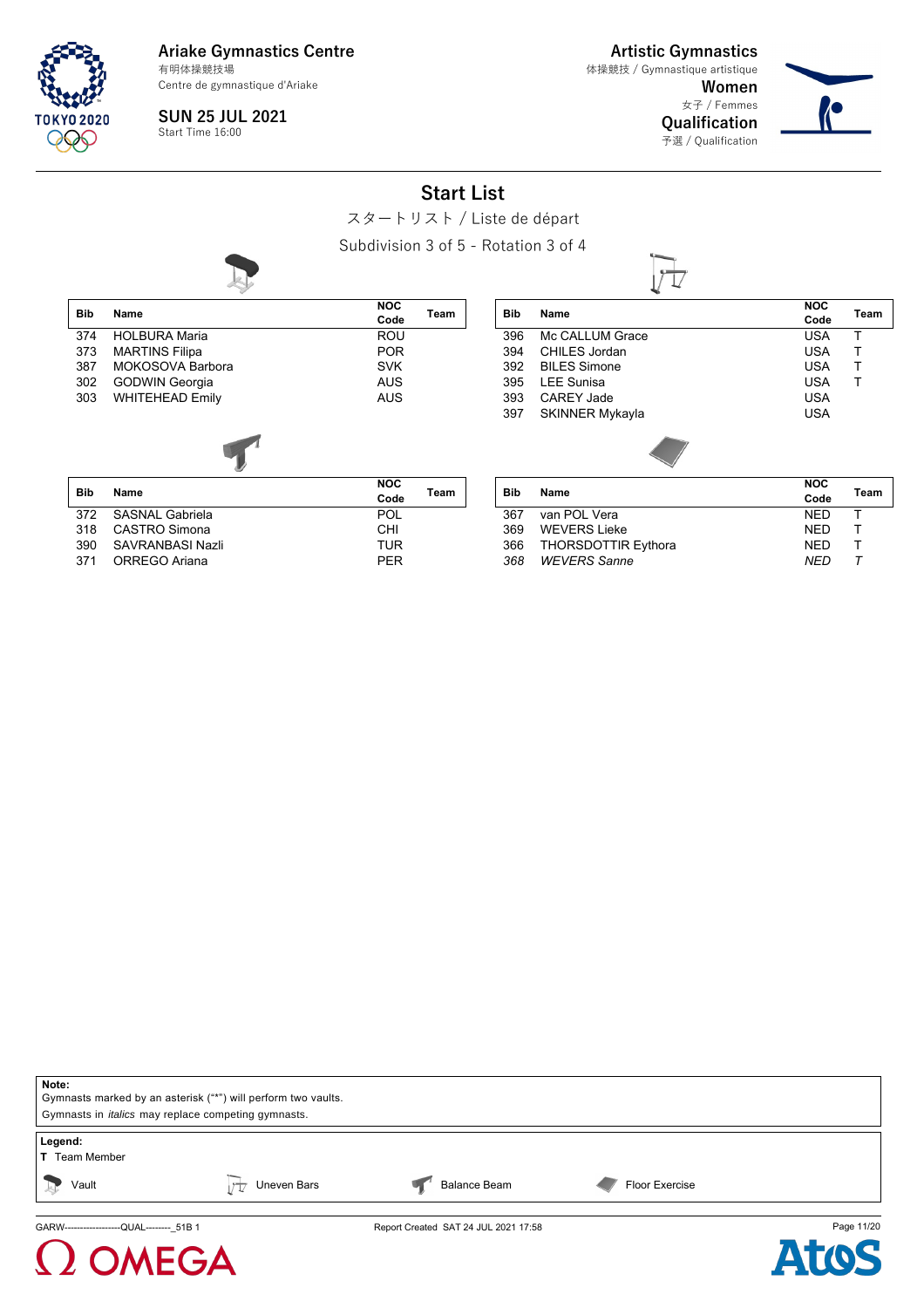

**Bib Name**

**Ariake Gymnastics Centre** Centre de gymnastique d'Ariake 有明体操競技場

**Artistic Gymnastics**

**Women** 女子 / Femmes 体操競技 / Gymnastique artistique

**Qualification** 予選 / Qualification



**SUN 25 JUL 2021** Start Time 16:25

**Start List**

スタートリスト / Liste de départ

Subdivision 3 of 5 - Rotation 4 of 4



|                     | oupuivisi      |
|---------------------|----------------|
|                     | <b>NOC</b>     |
| Name                | Code           |
| <b>WEVERS Lieke</b> | <b>NED</b>     |
| $100h$ $N$          | $\overline{N}$ |

| Bib | Name                    | Code       | Team |
|-----|-------------------------|------------|------|
|     | 369 WEVERS Lieke        | <b>NFD</b> |      |
| 367 | van POL Vera            | <b>NFD</b> |      |
|     | 366 THORSDOTTIR Eythora | NFD.       |      |
|     | 368 WEVERS Sanne        | NFD        |      |

| <b>Bib</b> | Name                  | <b>NOC</b><br>Code | Team |
|------------|-----------------------|--------------------|------|
| 374        | <b>HOLBURA Maria</b>  | <b>ROU</b>         |      |
|            | 373 MARTINS Filipa    | <b>POR</b>         |      |
|            | 387 MOKOSOVA Barbora  | <b>SVK</b>         |      |
|            | 303 WHITEHEAD Emily   | <b>AUS</b>         |      |
| 302        | <b>GODWIN Georgia</b> | <b>AUS</b>         |      |
|            |                       |                    |      |



| <b>Bib</b> | Name                   | <b>NOC</b> | Team |
|------------|------------------------|------------|------|
|            |                        | Code       |      |
| 396        | Mc CALLUM Grace        | USA        |      |
| 394        | CHILES Jordan          | <b>USA</b> |      |
| 395        | LEE Sunisa             | <b>USA</b> |      |
| 392        | <b>BILES Simone</b>    | <b>USA</b> |      |
| 393        | CARFY Jade             | USA        |      |
| 397        | <b>SKINNER Mykayla</b> | USA        |      |
|            |                        |            |      |

| <b>Bib</b> | Name                | <b>NOC</b> | Team |
|------------|---------------------|------------|------|
|            |                     | Code       |      |
| 318        | CASTRO Simona       | CHI        |      |
| 390        | SAVRANBASI Nazli    | TUR        |      |
| 371        | ORREGO Ariana       | <b>PFR</b> |      |
|            | 372 SASNAI Gabriela | POL        |      |
|            |                     |            |      |



## MEGA

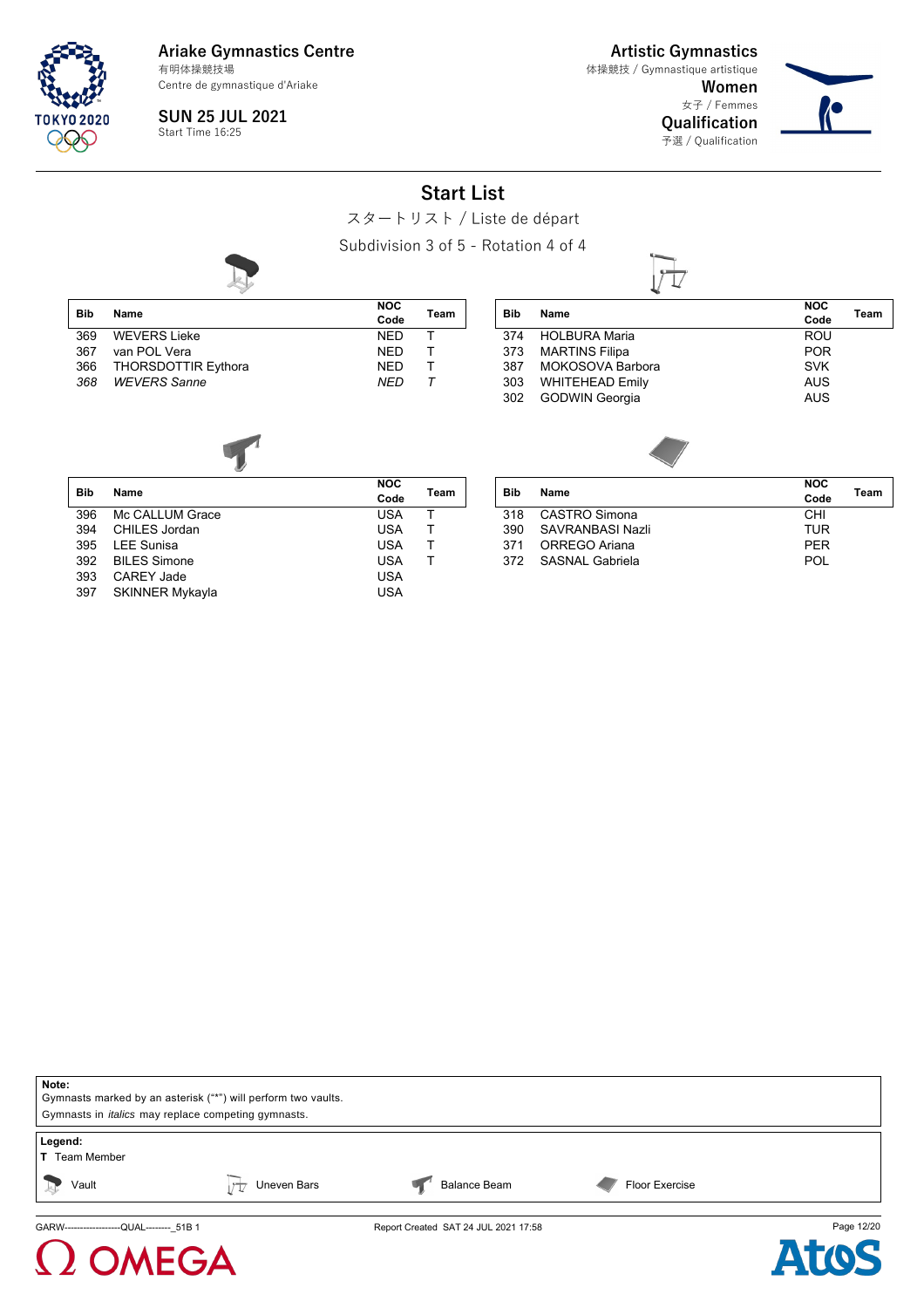

**Artistic Gymnastics** 体操競技 / Gymnastique artistique

> **Women** 女子 / Femmes **Qualification** 予選 / Qualification



**NOC**

**SUN 25 JUL 2021** Start Time 17:05

**Start List**

スタートリスト / Liste de départ

Subdivision 4 of 5 - Rotation 1 of 4



| <b>Bib</b> | Name                   | <b>NOC</b><br>Code | Team |
|------------|------------------------|--------------------|------|
| 316        | <b>STEWART Ava</b>     | CAN                | т    |
| 314        | <b>MOORS Brooklyn</b>  | CAN                | т    |
| 313        | <b>BLACK Elsabeth</b>  | *<br>CAN           |      |
| 315        | <b>OLSEN Shallon</b>   | CAN<br>*           | Т    |
|            |                        |                    |      |
| <b>Bib</b> | Name                   | <b>NOC</b><br>Code | Team |
| 338        | <b>HEDUIT Carolann</b> | <b>FRA</b>         | т    |
| 337        | <b>FRIESS Aline</b>    | <b>FRA</b>         |      |

335 BOYER Marine **FRA** T 336 de JESUS dos SANTOS Melanie FRA T

| <b>Bib</b> | Name                      | .<br>Code          | Team |
|------------|---------------------------|--------------------|------|
| 350        | RAZ Lihie                 | <b>ISR</b>         |      |
| 386        | <b>STEINGRUBER Giulia</b> | SUI                |      |
| 325        | ALVARADO Luciana          | <b>CRC</b>         |      |
| 364        | ABDUL HADI Farah Ann      | <b>MAS</b>         |      |
|            |                           |                    |      |
| <b>Bib</b> | Name                      | <b>NOC</b><br>Code | Team |
| 331        | <b>BECHDEJU Laura</b>     | ESP                |      |
| $\sim$     |                           | -^-                |      |

| 331 BECHDEJU Laura  | FSP |  |
|---------------------|-----|--|
| 332 GONZALEZ Marina | FSP |  |
| 333 PETISCO Alba    | FSP |  |
| 334 POPA Roxana     | FSP |  |
|                     |     |  |



### **NEGA**

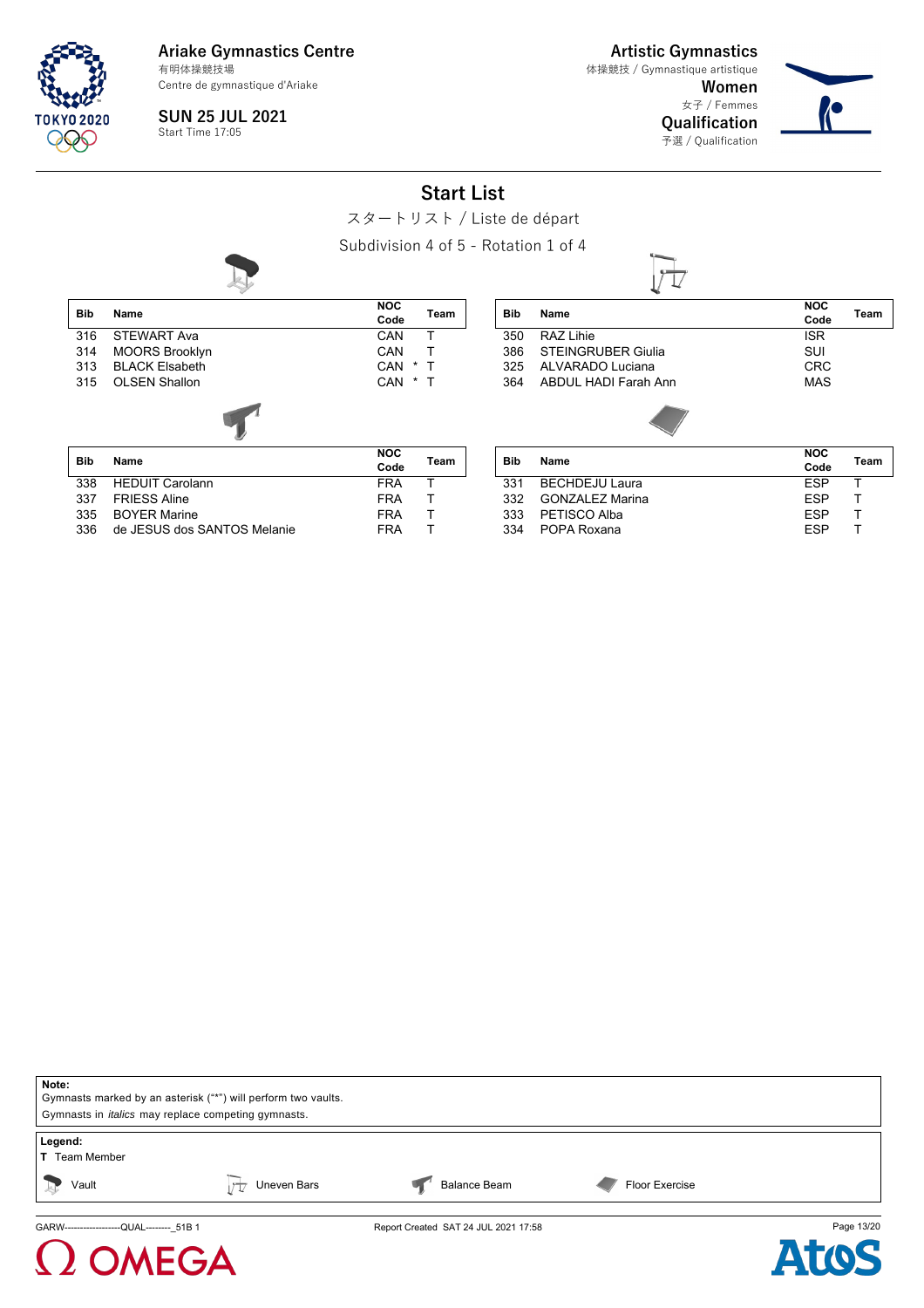

**Artistic Gymnastics** 体操競技 / Gymnastique artistique

**Women** 女子 / Femmes **Qualification**

予選 / Qualification



**SUN 25 JUL 2021** Start Time 17:30

**Start List**

スタートリスト / Liste de départ

Subdivision 4 of 5 - Rotation 2 of 4

| <b>Bib</b> | <b>Name</b>               | <b>NOC</b><br>Code | <b>Team</b> |
|------------|---------------------------|--------------------|-------------|
| 331        | <b>BECHDEJU Laura</b>     | <b>ESP</b>         |             |
| 333        | PETISCO Alba              | <b>ESP</b>         |             |
| 334        | POPA Roxana               | <b>ESP</b>         |             |
| 332        | <b>GONZALEZ Marina</b>    | <b>ESP</b>         |             |
|            |                           |                    |             |
| <b>Bib</b> | Name                      | <b>NOC</b>         | Team        |
|            |                           | Code               |             |
| 386        | <b>STEINGRUBER Giulia</b> | SUI                |             |

325 ALVARADO Luciana CRC 364 ABDUL HADI Farah Ann MAS 350 RAZ Lihie ISR

| <b>Bib</b> | Name                  | <b>NOC</b><br>Code | Team |
|------------|-----------------------|--------------------|------|
| 314        | <b>MOORS Brooklyn</b> | CAN                |      |
| 316        | STEWART Ava           | CAN                |      |
| 313        | <b>BLACK Elsabeth</b> | CAN                | т    |
| 315        | <b>OLSEN Shallon</b>  | CAN                |      |
|            |                       |                    |      |

 $\rightarrow$ 

|     |                             | <b>NOC</b> |      |
|-----|-----------------------------|------------|------|
| Bib | <b>Name</b>                 | Code       | Team |
| 338 | <b>HEDUIT Carolann</b>      | FRA        |      |
| 337 | <b>FRIFSS Aline</b>         | FRA        |      |
| 336 | de JESUS dos SANTOS Melanie | FRA        |      |
| 335 | <b>BOYER Marine</b>         | FRA        |      |



# **AEGA**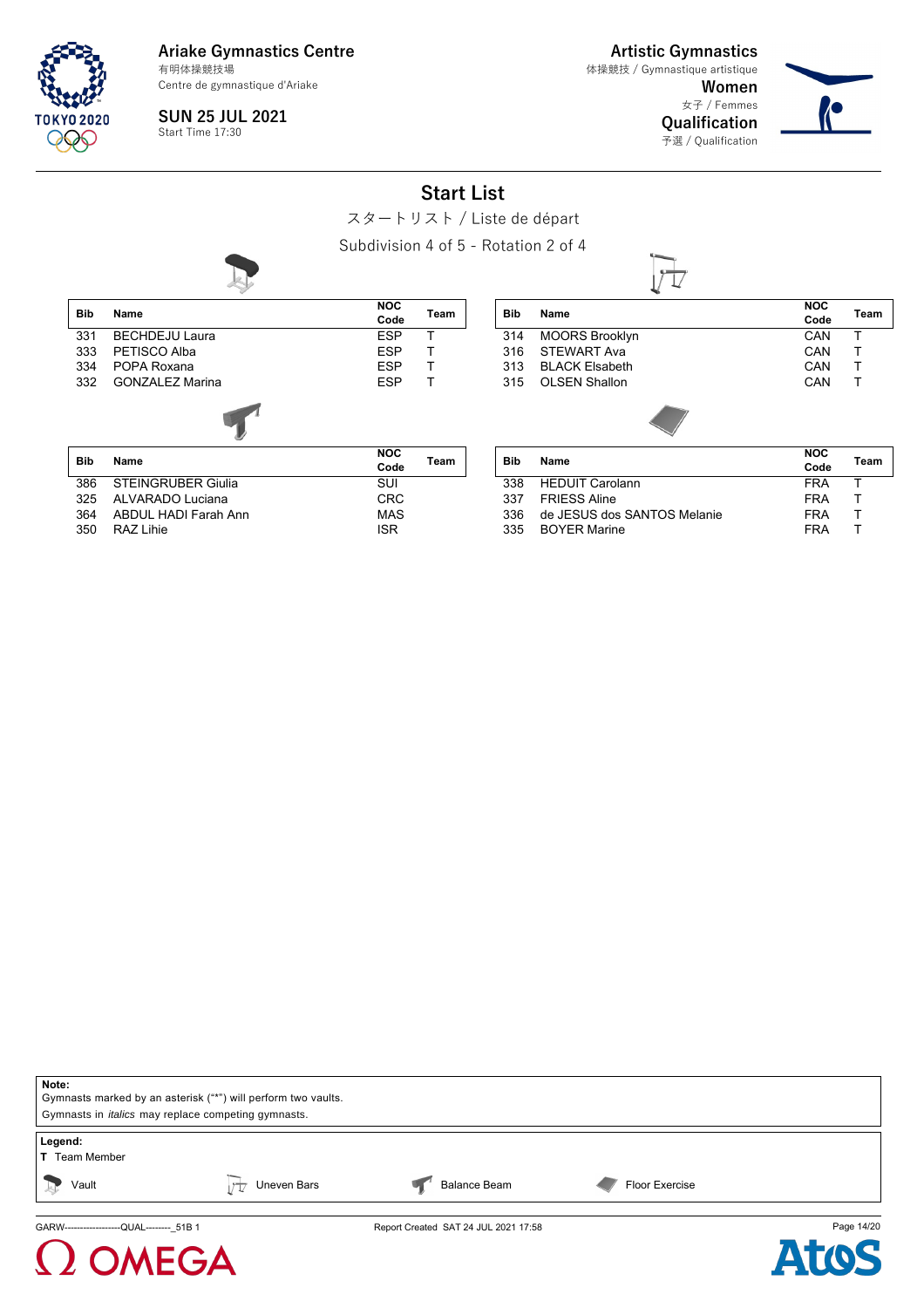

316 STEWART Ava

**Ariake Gymnastics Centre** 有明体操競技場

Centre de gymnastique d'Ariake

**SUN 25 JUL 2021** Start Time 17:55

**Artistic Gymnastics** 体操競技 / Gymnastique artistique

> **Women** 女子 / Femmes **Qualification** 予選 / Qualification



**NOC**

### **Start List**

スタートリスト / Liste de départ

Subdivision 4 of 5 - Rotation 3 of 4

| <b>Bib</b> | Name                        | <b>NOC</b><br>Code | Team |
|------------|-----------------------------|--------------------|------|
| 338        | <b>HEDUIT Carolann</b>      | <b>FRA</b>         | т    |
| 336        | de JESUS dos SANTOS Melanie | <b>FRA</b>         | т    |
| 337        | <b>FRIFSS Aline</b>         | <b>FRA</b>         | т    |
| 335        | <b>BOYER Marine</b>         | <b>FRA</b>         | Т    |
|            |                             |                    |      |
| <b>Bib</b> | Name                        | <b>NOC</b>         | Team |
|            |                             | Code               |      |
| 314        | <b>MOORS Brooklyn</b>       | CAN                | т    |
| 316        | <b>STEWART Ava</b>          | CAN                |      |

313 BLACK Elsabeth CAN T 315 OLSEN Shallon CAN T

| Bib        | Name                   | NUC<br>Code        | Team |
|------------|------------------------|--------------------|------|
| 333        | PETISCO Alba           | <b>ESP</b>         | т    |
| 331        | <b>BECHDEJU Laura</b>  | <b>ESP</b>         | т    |
| 334        | POPA Roxana            | <b>ESP</b>         | т    |
| 332        | <b>GONZALEZ Marina</b> | <b>ESP</b>         |      |
|            |                        |                    |      |
| <b>Bib</b> | Name                   | <b>NOC</b><br>Code | Team |
| 325        | ALVARADO Luciana       | CRC                |      |

|     | 325 ALVARADO Luciana   | CRC.       |  |
|-----|------------------------|------------|--|
| 364 | ABDUL HADI Farah Ann   | MAS        |  |
| 350 | RA7 I ihie             | <b>ISR</b> |  |
|     | 386 STEINGRUBER Giulia | <b>SUI</b> |  |
|     |                        |            |  |

| Note:                                                      |                                                               |                                      |                |            |  |  |  |  |
|------------------------------------------------------------|---------------------------------------------------------------|--------------------------------------|----------------|------------|--|--|--|--|
|                                                            | Gymnasts marked by an asterisk ("*") will perform two vaults. |                                      |                |            |  |  |  |  |
| Gymnasts in <i>italics</i> may replace competing gymnasts. |                                                               |                                      |                |            |  |  |  |  |
| Legend:                                                    |                                                               |                                      |                |            |  |  |  |  |
| <b>T</b> Team Member                                       |                                                               |                                      |                |            |  |  |  |  |
|                                                            |                                                               |                                      |                |            |  |  |  |  |
| Vault<br>$\Rightarrow$                                     | Uneven Bars                                                   | <b>Balance Beam</b>                  | Floor Exercise |            |  |  |  |  |
|                                                            |                                                               |                                      |                |            |  |  |  |  |
| GARW-------------------QUAL-------- 51B 1                  |                                                               | Report Created SAT 24 JUL 2021 17:58 |                | Page 15/20 |  |  |  |  |

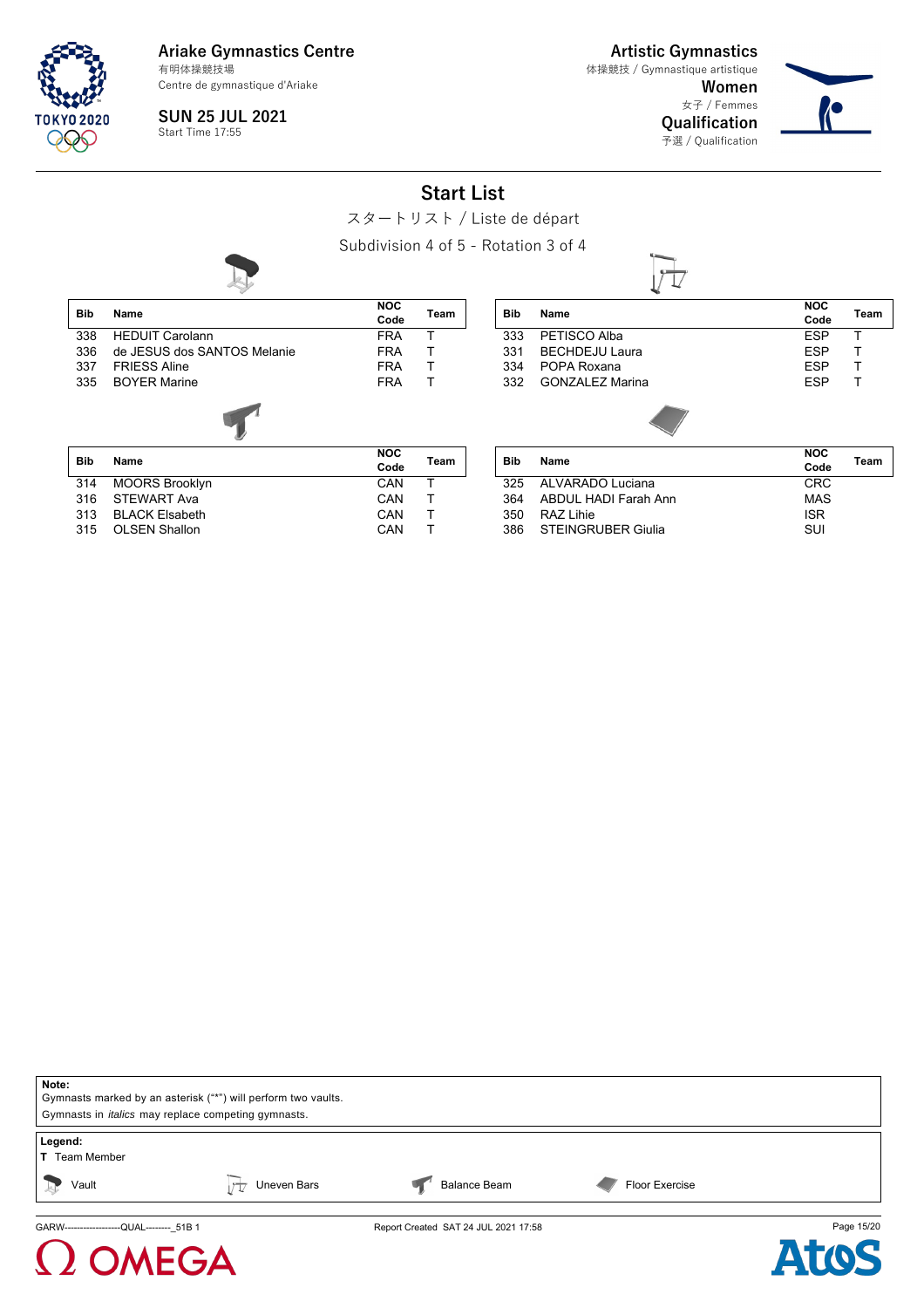

 $\Omega$  OMEGA

**Ariake Gymnastics Centre** Centre de gymnastique d'Ariake 有明体操競技場

**Artistic Gymnastics** 体操競技 / Gymnastique artistique

> **Women** 女子 / Femmes **Qualification**

> > 予選 / Qualification



**SUN 25 JUL 2021** Start Time 18:20

**Start List**

スタートリスト / Liste de départ

Subdivision 4 of 5 - Rotation 4 of 4



| Note:<br>Gymnasts marked by an asterisk ("*") will perform two vaults.<br>Gymnasts in <i>italics</i> may replace competing gymnasts. |             |                                      |                |            |
|--------------------------------------------------------------------------------------------------------------------------------------|-------------|--------------------------------------|----------------|------------|
| Legend:<br><b>T</b> Team Member                                                                                                      |             |                                      |                |            |
| Vault<br>$\frac{1}{2}$                                                                                                               | Uneven Bars | <b>Balance Beam</b>                  | Floor Exercise |            |
| GARW-------------------QUAL-------- 51B 1                                                                                            |             | Report Created SAT 24 JUL 2021 17:58 |                | Page 16/20 |

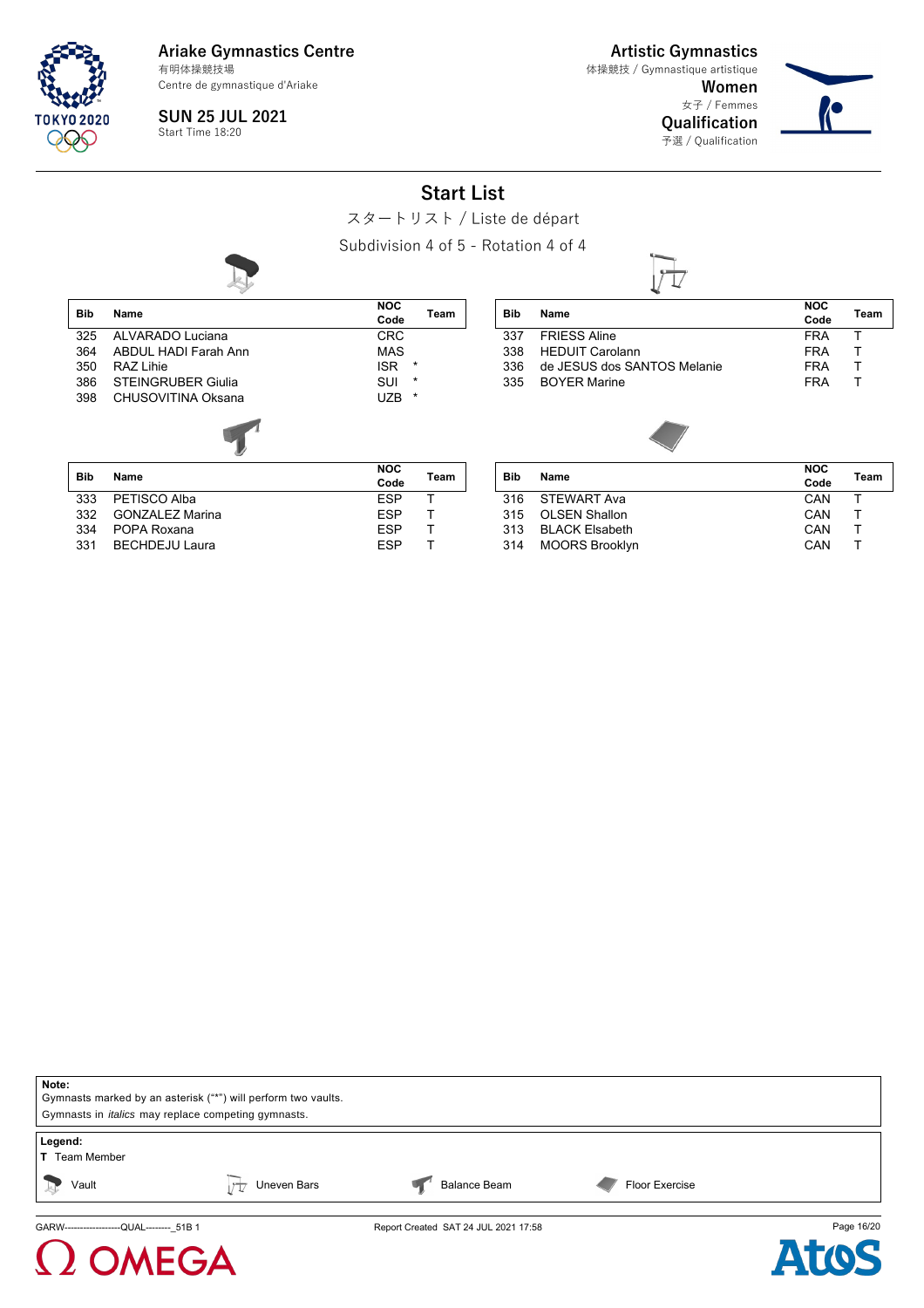

 $\Omega$  OMEGA

**Ariake Gymnastics Centre** 有明体操競技場

Centre de gymnastique d'Ariake

**SUN 25 JUL 2021** Start Time 20:20

**Artistic Gymnastics** 体操競技 / Gymnastique artistique

> **Women** 女子 / Femmes **Qualification** 予選 / Qualification



#### **Start List**

スタートリスト / Liste de départ

Subdivision 5 of 5 - Rotation 1 of 4

**NOC**



| <b>Bib</b> | Name                  | NOC<br>Code        | Team    |
|------------|-----------------------|--------------------|---------|
| 362        | <b>LEE Yunseo</b>     | <b>KOR</b>         |         |
| 363        | <b>YEO Seojeong</b>   | KOR.               | *       |
| 365        | <b>MORENO Alexa</b>   | MEX                | $^\ast$ |
| 347        | <b>KOVACS Zsofia</b>  | <b>HUN</b>         |         |
|            |                       |                    |         |
| <b>Bib</b> | Name                  | <b>NOC</b><br>Code | Team    |
| 330        | <b>SHARAF Zeina</b>   | <b>EGY</b>         |         |
| 329        | <b>MOHAMED Mandy</b>  | EGY                |         |
| 312        | <b>SARAIVA Flavia</b> | <b>BRA</b>         |         |
| 311        | <b>ANDRADE Rebeca</b> | <b>BRA</b>         |         |
| 310        | <b>TRAUKOVA Hanna</b> | BLR                |         |

|            |                       | <b>NOC</b> |      |
|------------|-----------------------|------------|------|
| <b>Bib</b> | Name                  | Code       | Team |
| 346        | VOSS Sarah            | <b>GFR</b> |      |
| 344        | SCHAEFER-BETZ Pauline | GFR        |      |
| 345        | SEITZ Elisabeth       | <b>GFR</b> |      |
| 343        | <b>BUIKim</b>         | <b>GFR</b> |      |
|            |                       |            |      |
|            |                       |            |      |

| Bib |                          | <b>NOC</b> |      |
|-----|--------------------------|------------|------|
|     | Name                     | Code       | Team |
| 306 | <b>BRASSART Maellyse</b> | <b>BFI</b> |      |
| 309 | <b>VERKEST Jutta</b>     | <b>BFI</b> |      |
| 307 | DERWAFI Nina             | BEL.       |      |
| 308 | VAFI FN Lisa             | <b>BFI</b> |      |
|     |                          |            |      |

| Note:<br>Gymnasts marked by an asterisk ("*") will perform two vaults.<br>Gymnasts in <i>italics</i> may replace competing gymnasts. |             |                                      |                       |            |
|--------------------------------------------------------------------------------------------------------------------------------------|-------------|--------------------------------------|-----------------------|------------|
| Legend:<br><b>T</b> Team Member                                                                                                      |             |                                      |                       |            |
| Vault                                                                                                                                | Uneven Bars | <b>Balance Beam</b>                  | <b>Floor Exercise</b> |            |
| GARW------------------QUAL-------- 51B 1                                                                                             |             | Report Created SAT 24 JUL 2021 17:58 |                       | Page 17/20 |

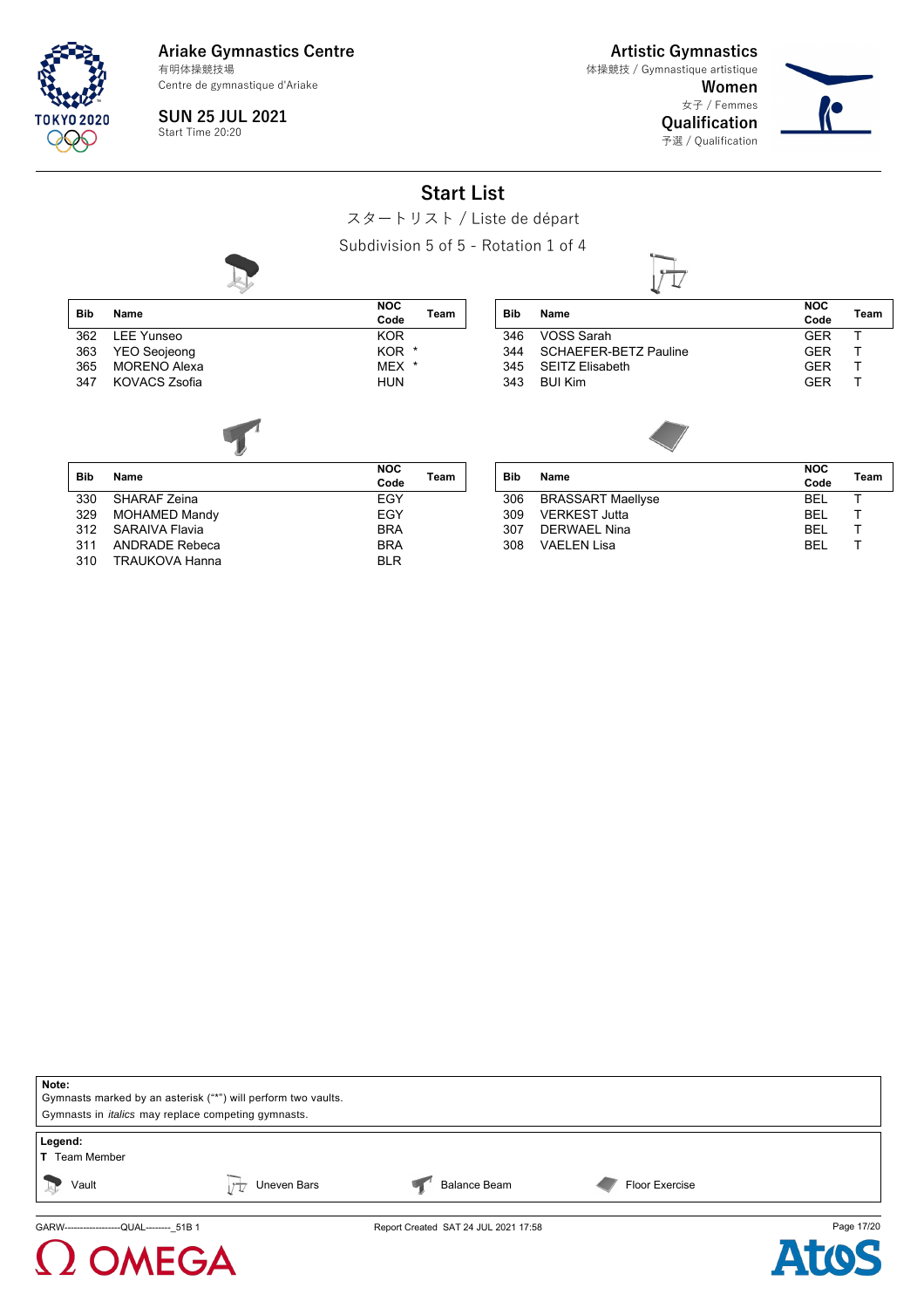

**Artistic Gymnastics** 体操競技 / Gymnastique artistique

**Women** 女子 / Femmes

> **Qualification** 予選 / Qualification



**SUN 25 JUL 2021** Start Time 20:45

**Start List**

スタートリスト / Liste de départ

Subdivision 5 of 5 - Rotation 2 of 4



| Note:                                                      |                                                               |                                       |                |            |
|------------------------------------------------------------|---------------------------------------------------------------|---------------------------------------|----------------|------------|
|                                                            | Gymnasts marked by an asterisk ("*") will perform two vaults. |                                       |                |            |
| Gymnasts in <i>italics</i> may replace competing gymnasts. |                                                               |                                       |                |            |
| Legend:<br><b>T</b> Team Member                            |                                                               |                                       |                |            |
| Vault<br>$\frac{1}{2}$                                     | Uneven Bars                                                   | <b>Balance Beam</b>                   | Floor Exercise |            |
|                                                            |                                                               | Report Created SAT 24 ILIL 2021 17:58 |                | Page 18/20 |



ted SAT 24 JUL 2021 17:58

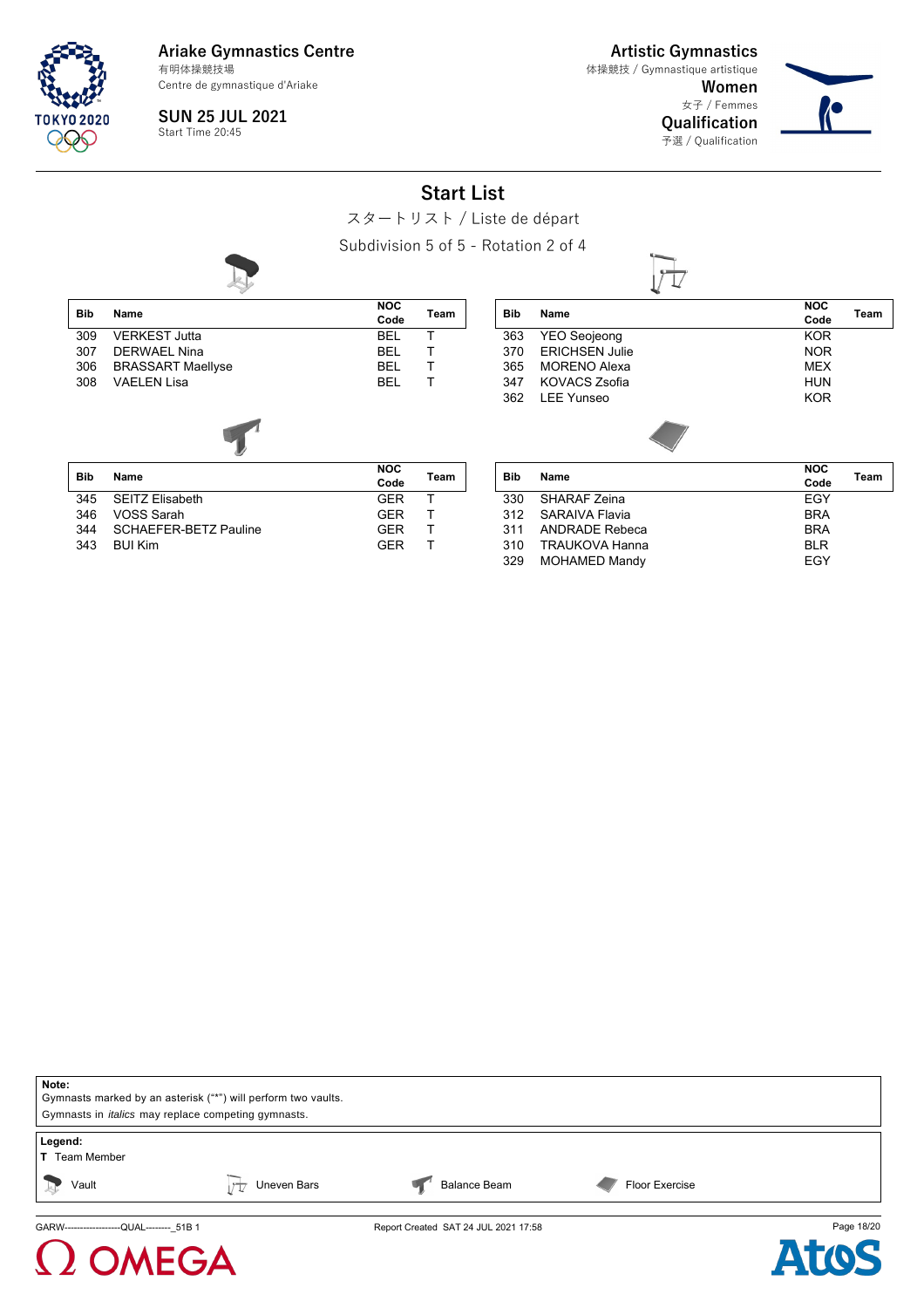TNKYN 2020

**Ariake Gymnastics Centre** Centre de gymnastique d'Ariake 有明体操競技場

**Artistic Gymnastics** 体操競技 / Gymnastique artistique

> **Women** 女子 / Femmes **Qualification** 予選 / Qualification



**SUN 25 JUL 2021** Start Time 21:10

**OMEGA** 

**Start List**

スタートリスト / Liste de départ

Subdivision 5 of 5 - Rotation 3 of 4



| Note:                                                         |             |                                      |                |            |
|---------------------------------------------------------------|-------------|--------------------------------------|----------------|------------|
| Gymnasts marked by an asterisk ("*") will perform two vaults. |             |                                      |                |            |
| Gymnasts in <i>italics</i> may replace competing gymnasts.    |             |                                      |                |            |
| Legend:<br><b>T</b> Team Member                               |             |                                      |                |            |
| Vault                                                         | Uneven Bars | <b>Balance Beam</b>                  | Floor Exercise |            |
| GARW-------------------QUAL-------- 51B 1                     |             | Report Created SAT 24 JUL 2021 17:58 |                | Page 19/20 |